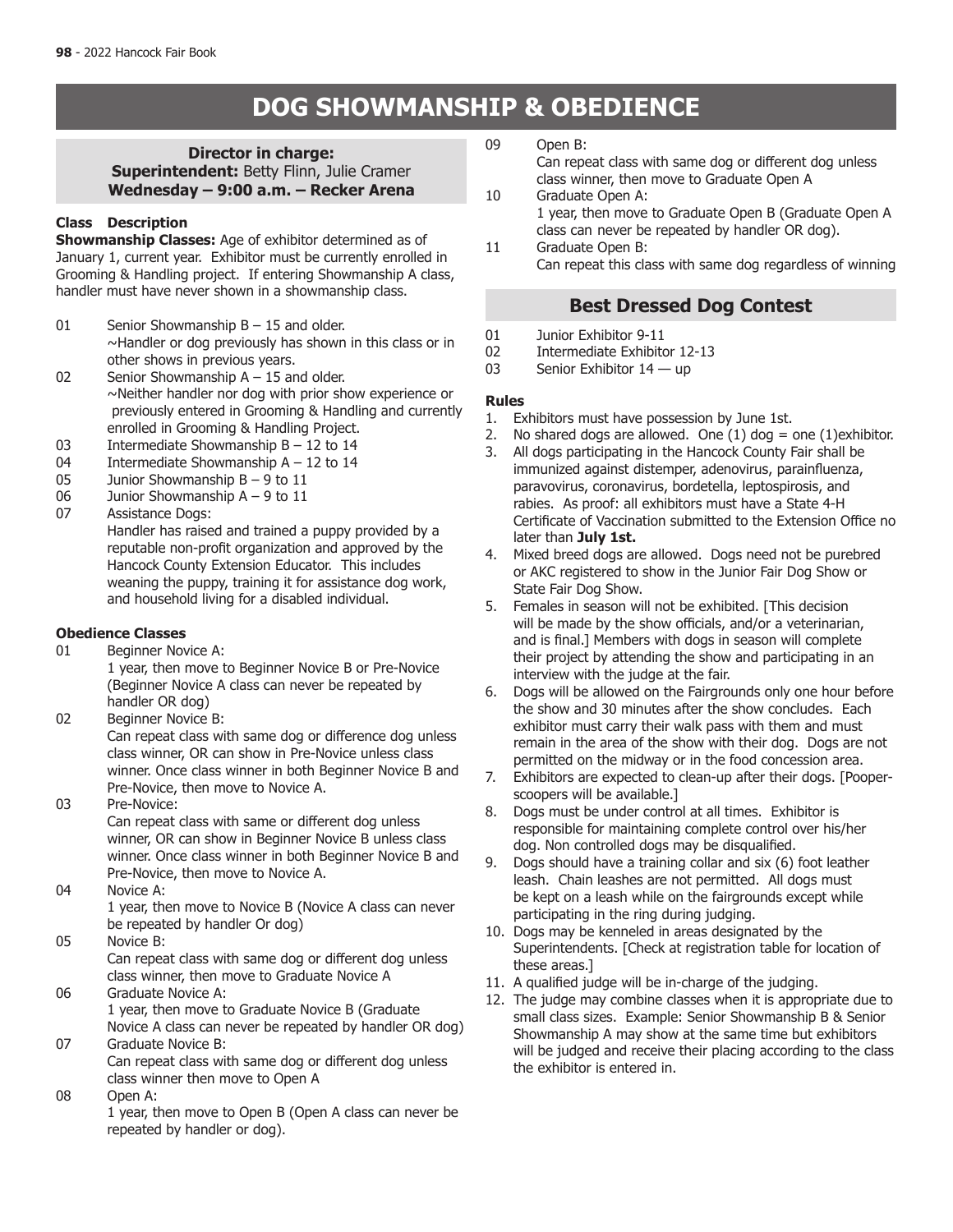# **BAGING SHOWMANSHIP & CANDING BACILITY OBEDIENCE - Cont'd**

- 13. Only the exhibitor can train the project dog at any type of training class during the project year.
- 14. No one other than the junior fair exhibitor is permitted to show the project dog at any type of dog show, including agility, field trials, rally trials, AKC show, etc. during the project year.

# 15. **All exhibitors must bring to Show:**

**a.Copy of Dog License.** All dogs must be currently licensed in their county of residence. Both the license certificate and tag must be presented at registration.

# 2. **Exhibitors:**

- c. Exhibitors must abide by the Junior Fair Rules and Regulations.
- d.All Dog Obedience and Grooming & Handling Exhibitors must complete the Skillathon or Make- Up Skillathon prior to the fair and attend Quality Assurance.
- e. All Junior Fair Exhibitors must be responsible for the grooming on their own dog.

# 17. **Requirements for Show Classes:**

- r. All Junior Fair Exhibitors taking Dog Obedience or Grooming & Handling may exhibit those projects only by participating in the Dog Show.
- s. Obedience exhibitors may enter only one (1) dog in a class. If exhibitor has two (2) dogs in their project, they may enter each in a different class.
- t. Grooming & Handling is limited to one (1) entry per exhibitor. [The same dog may also be shown in Obedience.]
- u.Handlers participating in the Graduate Open Class will provide their own equipment for use in scent – discrimination and scent retrieve.
- v. Prior Winners of Sub Novice B, Novice B, and Open B, must compete at the next level if showing the same dog
- w. Dogs that have completed their Companion Dog (CD or equivalent) must show in Graduate Novice Classes.
- x. Dogs that have completed their Companion Dog Excellent (CDX or equivalent) must be in Open B or Graduate Open A.

# **Director in charge: Superintendent:** Julie Cramer

# **Monday 9:00 a.m. — Recker Arena**

# **Class Descriptions**

# **On-Lead Level**

- 1. On lead (handler must hold lead at all times except when dog is in the tunnel)
- 2. Dogs must enter and exit ring on lead<br>3. Courses should be a simple "S", "M" or
- Courses should be a simple "S", "M" or "U" design
- 4. A total of 10-12 obstacles which may or may not include:
	- a. A-Frame (apex at 4'6")
	- b. Pause Table- Dogs must remain on the table for 5 cumulative seconds – count goes:  $5 & 4 & 3 & 2 & 1 & 6$  GO.
	- c. Dog Walk
	- d. Open Tunnel(s)
	- e. Jumps
	- f. Closed Tunnel(s) weather permitting
- **Level 1**
- 1. Off lead
- 2. Dogs must enter and exit ring on lead
- 3. Courses should be a simple "S", "M" or "U" design
- 4. A total of 10-12 obstacles which may or may not include:
	- a. A-Frame (apex at 4'6")
	- b. Pause Table- Dogs must remain on the table for 5 cumulative seconds – count goes:  $5 & 4 & 3 & 2 & 1 & 6$  GO. c. Dog Walk
	- d. Open Tunnel(s)
	- e. Jumps
	-
	- f. Closed Tunnel(s) weather permitting
- **Level 2**
- 1. Off lead
- 2. Dogs must enter and exit ring on lead
- 3. This courses is slightly more challenging than a Figure 8
- 4. A total of 12-14 obstacles which may or may not include:
	- a. A-Frame (apex at 4'6")
	- b. Pause Table- Dogs must remain on the table for 5 cumulative seconds – count goes: 5 & 4 & 3 & 2 & 1 & GO. c. Open Tunnel(s)
	-
	- d. Jumps
	- e. Dog Walk
	- f. Tire Jump
	- g. Weave Poles
- **Level 3**  1. Off lead
- 2. Dogs must enter and exit ring on lead
- 3. This courses is more challenging than a Figure 8
- 4. A total of 13-15 obstacles which may or may not include:
	- a. A-Frame (apex at 4'6")
	- b. Pause Table- Dogs must remain on the table for 5 cumulative seconds – count goes:  $5 & 4 & 3 & 2 & 1 & 6$
	- c. Open Tunnel(s)
	- d. Jumps
	- e. Dog Walk
	- f. Tire Jump
	- g. Weave Poles
	- h. Teeter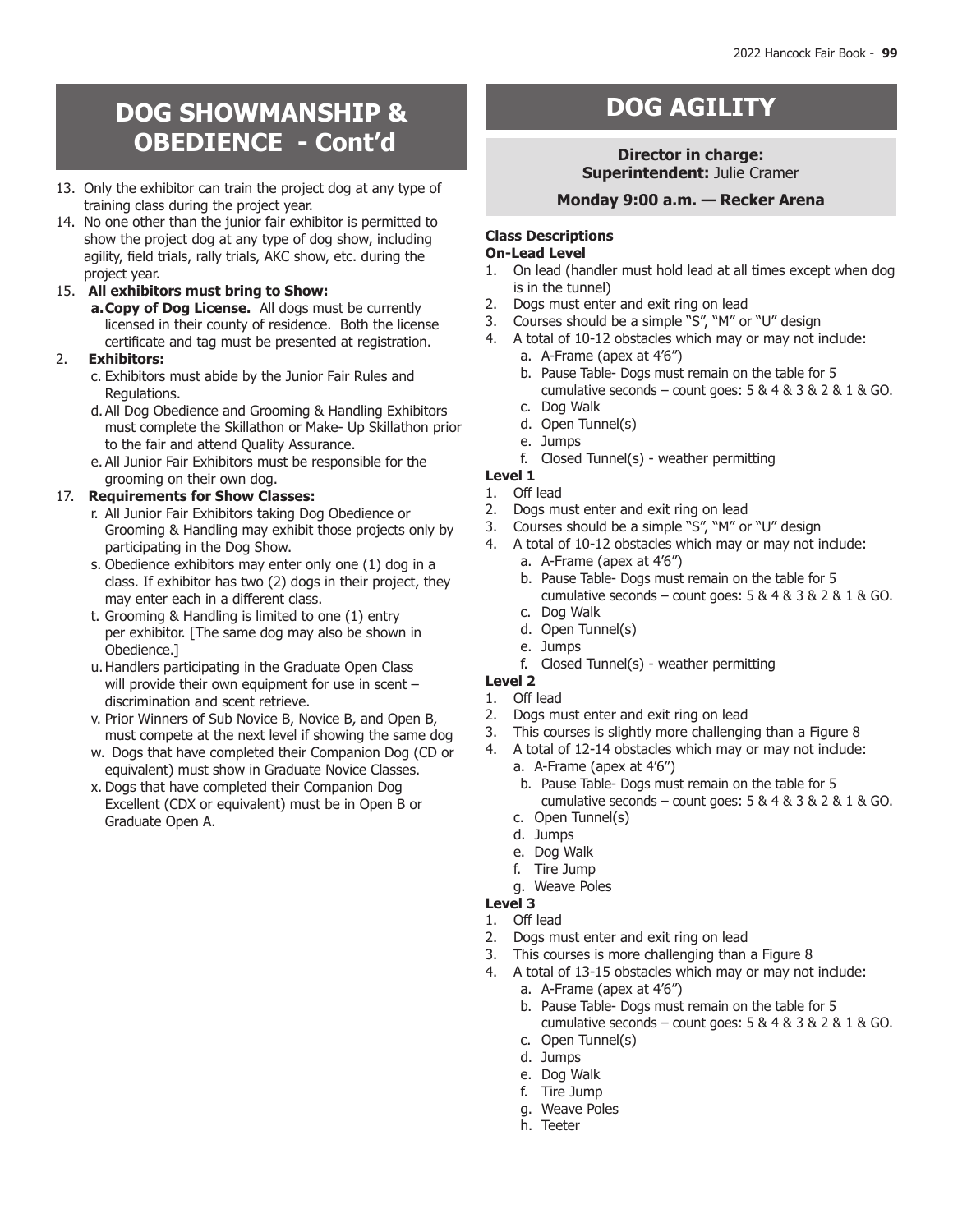# **DOG AGILITY - Cont'd**

### **JUMPERS**

**Objective:** Successfully run the course in the correct order, following the numbered cones.

**Scoring:** All obstacles must be performed successfully to qualify unless within the faults allowed. Faults will be explained by the Judge, to participants, during Judge's briefing.

**Course Design:** The course will follow applicable Standard course guidelines. Numbered course will consist of jumps and tunnels only. No contact obstacles are used. On-Lead and Level 1 run together.

#### **Rules**

- 1. Read the FAIR GENERAL RULES.
- 2. Exhibitors must have possession of project dog by June 1st.
- 3. All dogs participating shall be immunized against rabies, distemper, adenovirus, paraninfluenze, and bordetella. As proof, exhibitors must have a state 4-H certificate of vaccination submitted to the Extension Office by July 1st.
- 4. Event is open to all dogs, purebred or non-purebred, except bitches in season, dogs suffering any deformity, injury, or illness which may affect the dog's physical or mental performance, or dogs exhibiting signs of aggression. Only domestic dogs are eligible; no wolves or wolf hybrids may compete.
- 5. Dog must be one (1) year old by May 15th of the current year to participate in agility training
- 6. All new exhibitors and dogs, as well as returning exhibitors with new dogs, must be screened by the Dog Agility Committee to demonstrate that the handler has basic control of the dog, and that the dog shows no aggression. This must be completed at a scheduled agility assessment, and must be completed by one week prior to the start of the fair.
- 7. A parent or legal guardian must be present at each training session and the Agility Show at the fair. Parent or guardian must sign an attendance sheet for each training session and for the fair show. Due to safety and training concerns, handler must participate in at least 50% of the training sessions; this reinforces training methods and project activities. Special circumstances must be approved by the Dog Agility Committee.
- 8. Exhibitors must clean up after their dogs.
- 9. Dogs must be brought to the start line on leash, but no lead, collar, toys, treats or other aides or devices are permitted on the course at any time, except the On Lead class, which requires a lead and collar. Such collar may be a flat buckle or quick release collar. No training collars (including, but not limited to, any choke, pinch, shock or similar) are allowed in the ring. Safety shall always be of foremost consideration in actions and conduct by handlers.
- 10. Exhibitors, along with their parents or guardians, are responsible for the behavior of their dogs and/or children. Any exhibitor or family creating unnecessary disturbances or engaging in unsafe or disruptive behavior may, at the discretion of the Agility Committee chairs or Extension personnel, be asked to leave the event site.
- 11. Exhibitors must:
	- a. abide by Junior Fair Rules and Regulations
	- b. complete the Skill-a-thon or Make-up Skill-a-thon prior to the fair.
- 12. Dogs are NOT permitted on the fairgrounds except on the days of judging, and are not permitted on the midway or in the food concessions area.
- 13. No dogs will be allowed in the agility ring prior to the time of judging. Exhibitors will be allowed to walk the course only by judge's instruction before their class.
- 14. There will be one ring for all classes.
- 15. A dog's time will start when any part of the dog crosses the start line; time ends when any part of the dog crosses the finish line.
- 16. For safety of the handler, rubber-soled shoes that tie or Velcro are required; no flip-flops or slip-on shoes are permitted.
- 17. Dogs may be crated in areas designated by the superintendents. Exhibitors are encouraged to crate their dogs when not in the ring for judging.
- 18. No one other than the exhibitor is permitted to show the project dog at any agility trial after June 1st.

#### Suggested Jump Heights are:

| Jump height |
|-------------|
| 4"          |
| R''         |
| 12''        |
| 16''        |
| 20''        |
|             |

Note: the Agility Committee shall determine dog's jump height based on skill level, training, age, health and safety of the dog. Determination shall be made by one week prior to the start of the fair.

**Fair Classes & Descriptions** – Standard classes and one game will be offered each year consisting of the following divisions: On-lead, Level 1, Level 2, and Level 3. Exhibitors competing in agility venues outside of 4-H should enter corresponding levels. Exhibitors and dogs BOTH must be proficient in class levels/descriptions entered. Example #1; you (exhibitor are confident with sending your dog through the weave poles (appropriate command & timing), however, your dog is not able to successfully complete the weave poles. You would enter class Level 1 or lower. Example #2; Your dog is familiar and fully capable of performing the teeter, however you (exhibitor) are not confident in giving a command with proper timing which would ensure a safe contact off the teeter. For this example, you would enter Level 2 or lower. Intent of this rule is for the exhibitor and dog to show as a team and safely perform in their class. Dogs and handlers may remain in any class level for as long as they like. However, once a class placement has been earned, they cannot move back to a lower level class, unless health/safety reasons become a factor.